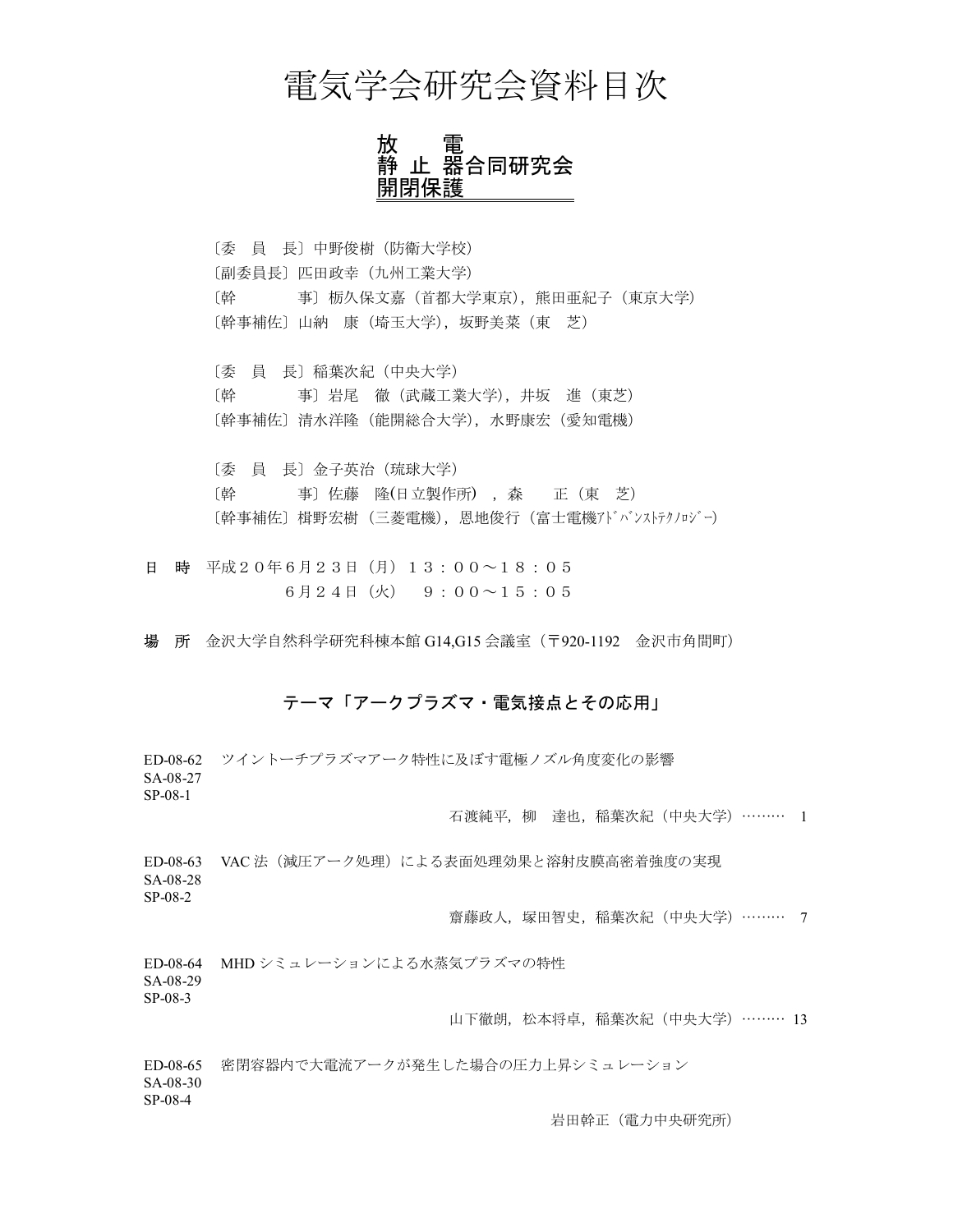ED-08-66 Numerical Simulation on Ablation Process of a Solid Particle in Thermal Plasmas SA-08-31 using CIP-VOF Method SP-08-5 Y. Tanaka (Kanazawa University) J. Mostaghimi (University of Toronto) ……… 23 ED-08-67 フィルタードアークプラズマを用いた基板エッチング SA-08-32 SP-08-6 田上英人,益城孝行,桶 真一郎, 須田善行, 滝川浩史(豊橋技術科学大学) 神谷雅男(豊橋技術科学大学,伊藤光学工業) 瀧 真,長谷川祐史 (オンワード技研) 熊谷正夫,加納 眞 (神奈川県産業技術センター) 石川剛史 (日立金属) ……… 29 ED-08-68 Plasma Treatment of Municipal Wastes: New Approaches to Ash-Melting Problems SA-08-33 in Japan SP-08-7  $G$ . Hanus (Phoenix Solution Co) H. Jimbo (Ebara Engineering Service Co Ltd) A. Yoneda (K-Plant Systems Ltd) T. Morita (Sajitz Machinery Corporation) ……… 33 ED-08-69 Ar 熱プラズマ照射による㜞分子材料アブレーション現象の熱流体解析 SA-08-34 SP-08-8 作山俊昭,田中康規,上杉喜彦(金沢大学) 金子周平, 岡部成光 (東京電力) ……… 39 ED-08-70 CO<sub>2</sub>-He および CO<sub>2</sub>-N<sub>2</sub>吹き付けアークの損失パワーに関する一考察 SA-08-35 SP-08-9 佐藤基宗,横水康伸,松村年郎(名古屋大学) 内井敏之, 河野広道 (東芝) ……… 45 ED-08-71 アクリル樹脂壁からのアブレーション現象を考慮したアークプラズマの SA-08-36 熱流体解析 SP-08-10 川崎 丰, 田中康規, 上杉喜彦 (金沢大学) ……… 51 共 催 電気学会 北陸支部

協 賛 大電流エネルギー技術の高度化に関する調査専門委員会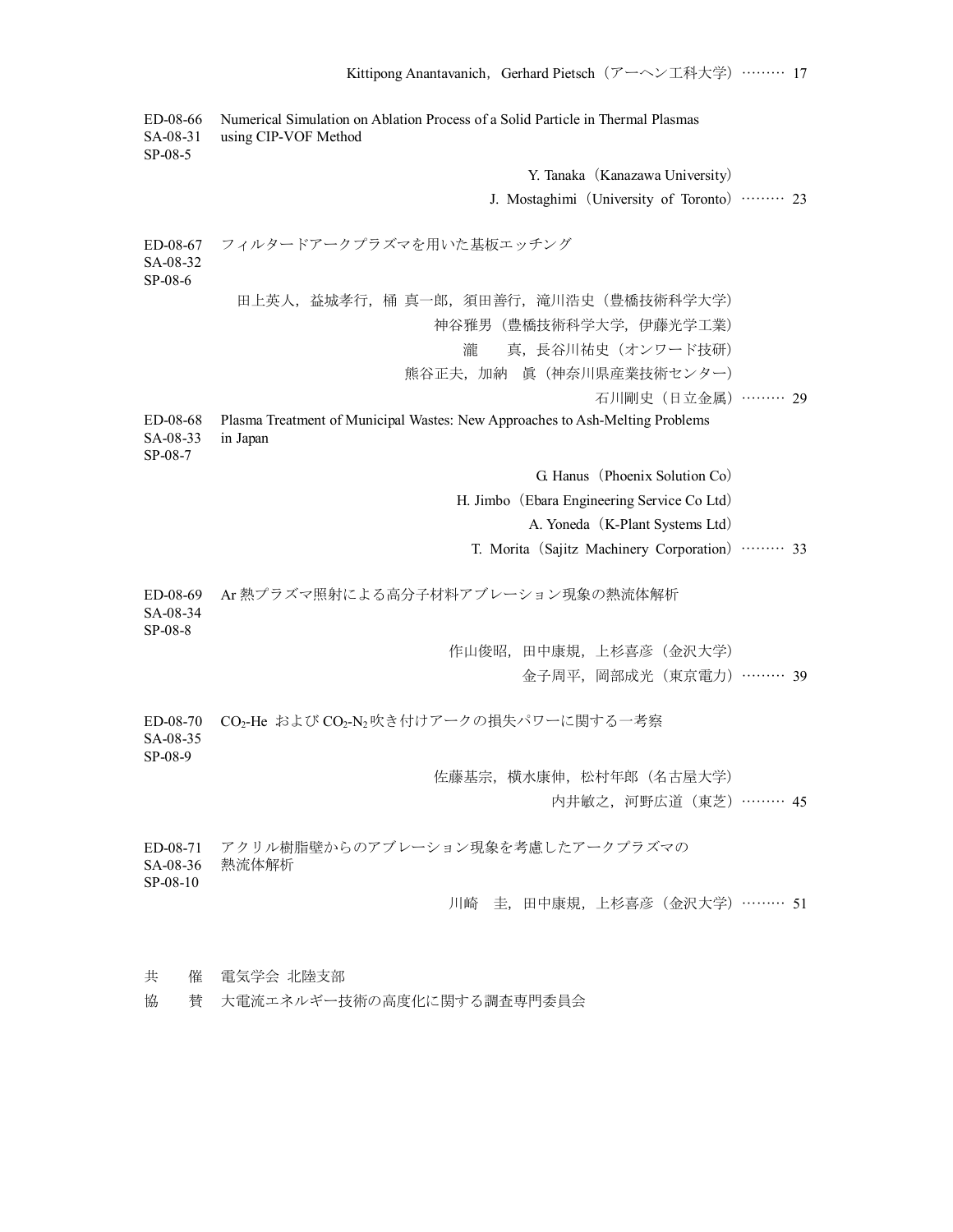## 電気学会研究会資料目次

放 電 静 止 器合同研究会 開閉保護

[委員長]中野俊樹(防衛大学校) 〔副委員長〕匹田政幸(九州工業大学) 〔幹 事〕栃久保文嘉(首都大学東京),熊田亜紀子(東京大学) 〔幹事補佐〕山納 康 (埼玉大学), 坂野美菜(東 芝)

〔委 員 長〕稲葉次紀(中央大学) 〔幹 事〕岩尾 徹 (武蔵工業大学),井坂 進 (東芝) 〔幹事補佐〕清水洋隆(能開総合大学),水野康宏(愛知電機)

〔委 員 長〕金子英治(琉球大学) 〔幹 事〕佐藤 隆(日立製作所), 森 正 (東芝) 〔幹事補佐〕楫野宏樹 (三菱電機),恩地俊行(富士電機アドバンストテクノロジー)

日 時 平成20年6月23日 (月) 13:00~18:05  $6$ 月24日 (火) 9:00~15:05

場 所 金沢大学自然科学研究科棟本館 G14,G15 会議室 (〒920-1192 金沢市角間町)

## テーマ「アークプラズマ・電気接点とその応用」

ED-08-72 冷却器を用いた回転アークによって生じる電極損耗量の抑制 SA-08-37

SP-08-11

熊田考朗, 大野英之, 河村英昭, 山中三四郎 (名城大学)

横水康伸,松村年郎(名古屋大学)……… 1

ED-08-73 直流電流における真空アークの動的特性

SA-08-38 SP-08-12

當山清麻呂, 赤嶺利紘, 金子英治 (琉球大学) ……… 7

ED-08-74 〔欠 番〕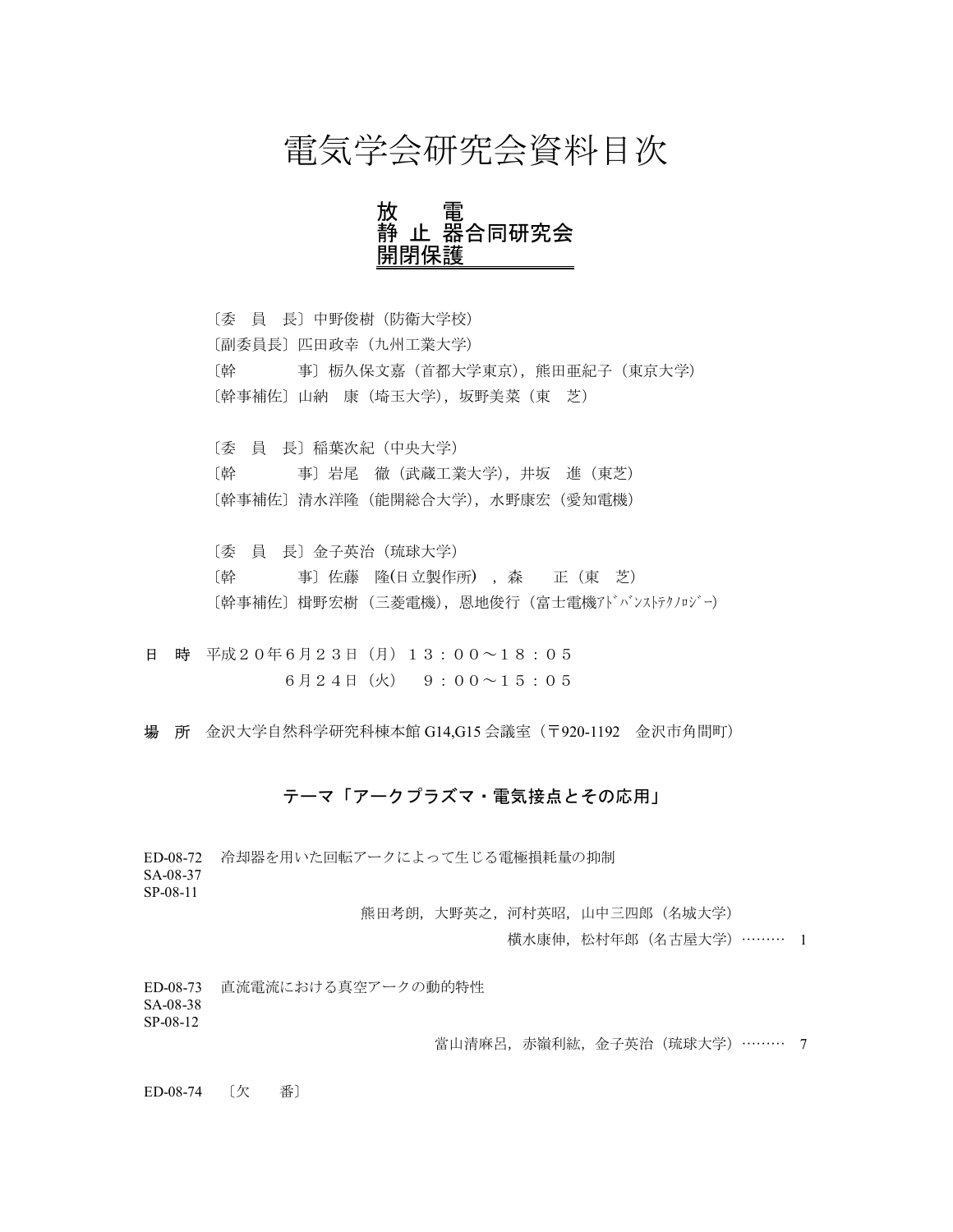SA-08-39 SP-08-13

| ED-08-75<br>SA-08-40<br>SP-08-14 | 回路開閉現象研究のマイクロラボ構想と研究状況                                                                                                |
|----------------------------------|-----------------------------------------------------------------------------------------------------------------------|
|                                  | 池田久利, 原田克彦, 大塚信也, 匹田政幸 (九州工業大学) ……… 11                                                                                |
| ED-08-76<br>SA-08-41<br>SP-08-15 | Analysis of Radiation Power Emitted from Argon Arc Mixed with Iron Vapor for<br><b>Ultraviolet Rays Sterilization</b> |
|                                  | Takashi Suzuki, Toru Iwao, Motoshige Yumoto (Musashi Institute of Technology) ……… 17                                  |
| ED-08-77<br>SA-08-42<br>SP-08-16 | Movement of Cathode Spots on SS400 Surface with Oxide Layer                                                           |
|                                  | Shinya Kamishima, Toru Iwao, Motoshige Yumoto (Musashi Institute of Technology) ……… 23                                |
| ED-08-78<br>SA-08-43<br>SP-08-17 | Simulation of Temperature Distribution and Actual Treatment for Neutralizing Acid Soil<br>by Thermal Arc Plasma       |
|                                  | Hideki Yokoi, Mizuho Kikuchi, Tsuginori Inaba (Chuo University)  27                                                   |
| ED-08-79<br>SA-08-44<br>SP-08-18 | CIP法による配電用スイッチギヤ内部事故アーク現象の解析                                                                                          |
|                                  | 堀之内克彦, 冨山敦司, 佐野幸治 (三菱電機) ……… 33                                                                                       |
| ED-08-80<br>SA-08-45<br>SP-08-19 | アークによる内部圧力上昇に及ぼすギャップ長および通電時間の影響                                                                                       |
|                                  | 田中慎一, 宮城 吏, 大髙聡也, 岩田幹正, 天川正士 (電力中央研究所) ……… 39                                                                         |
| ED-08-81<br>SA-08-46<br>SP-08-20 | エッチドヒューズの特性改善と遮断現象                                                                                                    |
|                                  | 石川雄三 (根本特殊化学)                                                                                                         |
|                                  | 浅山三夫, 広瀬健吾, 山納 康, 小林信一 (埼玉大学) ……… 45                                                                                  |
| ED-08-82<br>SA-08-47<br>SP-08-21 | 3直列アークモデルによる SF6 ガス遮断器の SLF 遮断性能評価の検討                                                                                 |
|                                  | 正,新海 健,宇田川恵佑,河野広道(東芝)……… 49<br>腰塚                                                                                     |